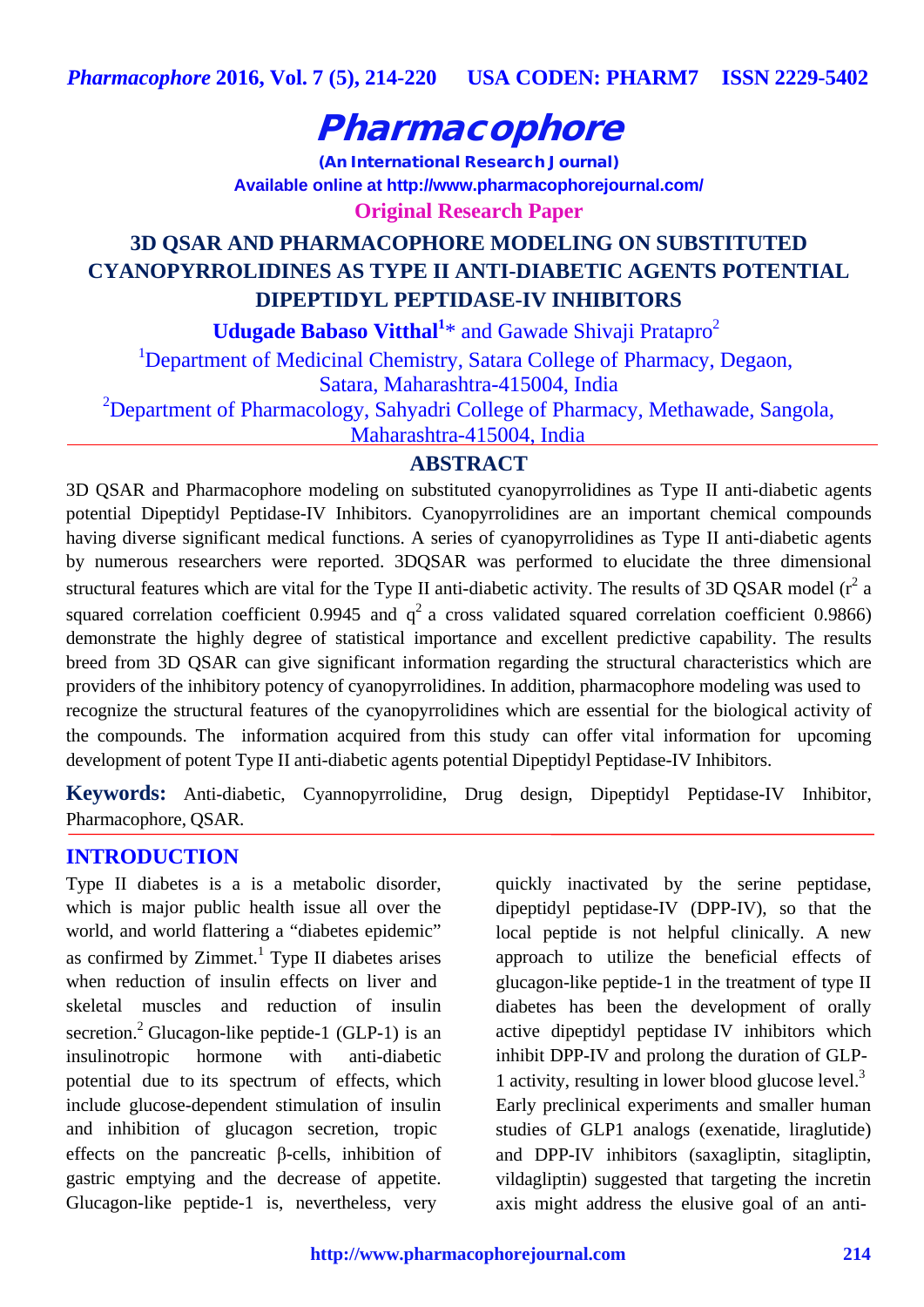#### **Udugade Babaso Vitthal** *et al. / Pharmacophore* **2016, Vol. 7 (5), 342-348**

diabetic agent that improves cardiovascular disease.4 Clinical data reveals that the recent DPP-IV inhibitor offers many prospective advantages, counting no or less weight gain and no risk of hypoglycemia. Still, some side effects are with them, including throat infection, gastrointestinal problems like diarrhea and upper respiratory track infection. Apart from these side effects, reported compounds are of less potent.<sup>5,6</sup> Hence, great opportunities still present for computer-aided drug design in search of potent DPP-IV and accordingly to obtain insights into the active site of enzyme. Quantative Structure Activity Relationship (QSAR) studies and pharmacophore modelling are capable of providing information about the structural features accountable for biological activity.

To discover out the novel, selective and potent DPP-IV inhibitor for the treatment of diabetes, we executed QSAR studies and pharmacophore modelling on recently designed cyanopyrrolidine derivatives by using VLife-MDS 4.3 software.

## **MATERIALS AND METHODS**

All computational studies were carried out using V-life MDS 4.3 suit installed in Dell inspiron 15 Laptop running on a 1.50 GHz Intel core i3 processor with 2GB RAM and 500 GB hard disk with Windows 8 operating system.

# **Experimental** 8-14

## **Date Set**

The data set for the present study was taken from literature reported by I-Lin Lu *et al.*, 2005.<sup>7</sup> Structures of all the compounds used in study are given in table no 1. The biological activities of these 19 compounds were expressed in terms of  $IC_{50}$  values for inhibition of DPP-IV. All the  $IC_{50}$ values of the compounds were reported in terms of nano molar (nM) concentration. For correlation purposes, reported  $IC_{50}$  values were converted to their molar units and subsequently to free energy related negative logarithmic state, i.e. – log  $(1/IC_{50})$ .

#### **Ligand Preparation**

Molecules were sketched using the Chem Draw Ultra 8.0. Optimizations of the sketched compounds were done by batch minimization

process using force field computations of the  $VLife^{TM}MDS.$ 

#### **Molecular Alignment**

The molecules of the dataset were aligned by the template based technique, using cyanopyrrolidine as a template for alignment of the molecules. The alignment of all the molecules on the template is shown in figure 1.

#### **3D-QSAR Study**

The hydrophilic, steric and electrostatic interaction energies are computed using a methyl probe of charge +1. A large number of descriptors were generated by the VLife<sup>TM.</sup> The number of descriptor was reduced by eliminating out the descriptors with constant and near constant values. Further reduction in the descriptor was done on basis of highly degenerate and the descriptors that were showing very low correlation with inhibitory activity. The remaining descriptors were taken into account for the analysis. The dataset was divided into a training set and a test set using random selection method. Generated data set was subjected to statistical analyses. Stepwise multiple regression analysis was used as statistical tool. The QSAR models were generated using biological activity as dependent variable and descriptors as independent variables. Correlations between different inhibitory activities and calculated predictor variables were established through simulated annealing method.

#### **Activity Prediction**

To QSAR model is assessed by the predictive results for the given dataset. Selected models having r2 above 0.9 were checked for their external predictivity. The predicted values for Type II anti-diabetic activity are shown in table no 2.

#### **Pharmacophore Modelling**

This Pharmacophore modelling study was carried out in the mol sign module of Vlife MDS 4.3 software. Series of designed inhibitors were first aligned on the active molecule. A pharmacophore model gives details about ligands interaction with receptor site and used to identify required similar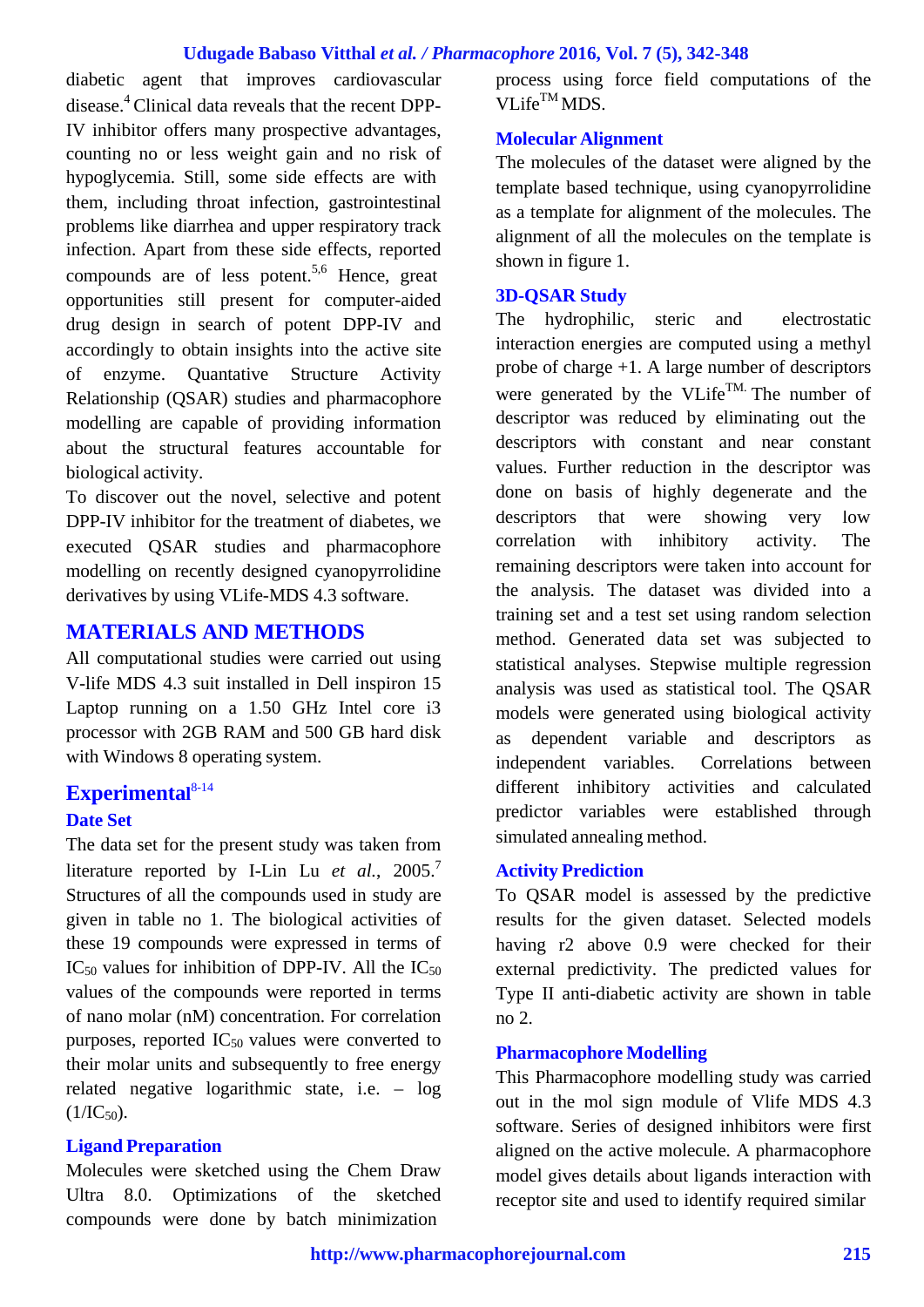#### **Udugade Babaso Vitthal** *et al. / Pharmacophore* **2016, Vol. 7 (5), 342-348**

properties and features in newly designed ligands which will interact to the given proteins receptor.

### **RESULT AND DISCUSSION**

In current study the training set (13 molecules) and test set (6 molecules) was generated by divided 19 molecules randomly. Numbers of equations were produced and one model was selected on the basis of squared correlation coefficient  $(r^2)$ . ), cross validated squared correlation coefficient  $(q^2)$ , predicted squared correlation coefficient ( $pred_r^2$ ), F and p values.

#### **Interpretation of QSAR Model**

The model was found to be most excellent towards expressing type II anti-diabetic activity; hence it was selected to describe the structural features which are contributing to the type II antidiabetic of the cyanopyrrolidines. To create the 3D QSAR model a training set of 13 molecules and a test set of 6 molecules was utilized. The model was selected on basis of  $r^2$ ,  $q^2$ , pred  $r^2$ , and F and p values. The  $r^2$  value for model was 0.9945 and  $q^2$  a cross validated squared correlation coefficient 0.9866. The F test and p significance values were considered for the selection of model. Best model generated giving descriptors which may contribute positively or negatively to activity includes E-550, S-1165 and E-1204. The steric interaction at the lattice point S-1165 is negatively contributing with type II anti-diabetic activity, which signifies steric interaction at these lattice points has to be minimized. The changeover of aliphatic groups at these lattice points will amplify the type II antidiabetic activity of the molecules. The lattice point E-550 and E-1204 are showing electrostatic interactions which are positively contributing towards the type II anti-diabetic activity which indicates that the substitution of groups which are electron releasing or systems which are electron rich will contribute to increase the type II antidiabetic activity of the cyanopyrrolidines.

# **Pharmacophore Identification Studies Using VLife MDS 4.3**

Pharmacophore model was found to contain common features namely aliphatic (brown color),

aromatic (Golden color), Hydrogen bond donor (Magenta color), positive charge (green color) and three hydrogen bond acceptor (blue color). In model the larger tessellated spheres are indicative of the common pharmacophore features identified in the molecules and smaller solid features are of the individual molecules. All these features are separated by more than  $2.6 \text{ A}^{\circ}$  from each other. The results of pharmacophore identification studies are given in figure no3. The cyanopyrrolidine template was found to be aligned with all the molecules.

## **CONCLUSION**

3D QSAR and pharmacophore modelling studies was used to recognize molecular structural features important for cyanopyrrolidine derivatives for to have effective type II antidiabetic agents. Therefore, the design and development of molecules on the foundation of information acquired from this QSAR and pharmacophore modelling studies is expected to give compounds with high potency and improved ADMET and pharmacological action. In conclusion, we generated 3D QSAR and pharmacophore model that accurately reveals the features of DPP-IV inhibitors. The 3D QSAR and pharmacophore model can be utilized as a quick and accurate tool to help out discovery of new DPP-IV inhibitors by database screening and/ or lead optimization method.

## **ACKNOWLEDGMENTS**

Authors are thankful to Principal and Vice-Principal, Satara College of Pharmacy, Degaon, Satara for providing facilities to carry out this research work. We also thank Principal and Vice-Principal, Bharati Vidyapeeth College of Pharmacy, Kolhapur for providing collaborative help to carry out this research work of molecular modeling. We also express our thanks to the Dr. P.B. Choudhari and his team for giving training of computational work.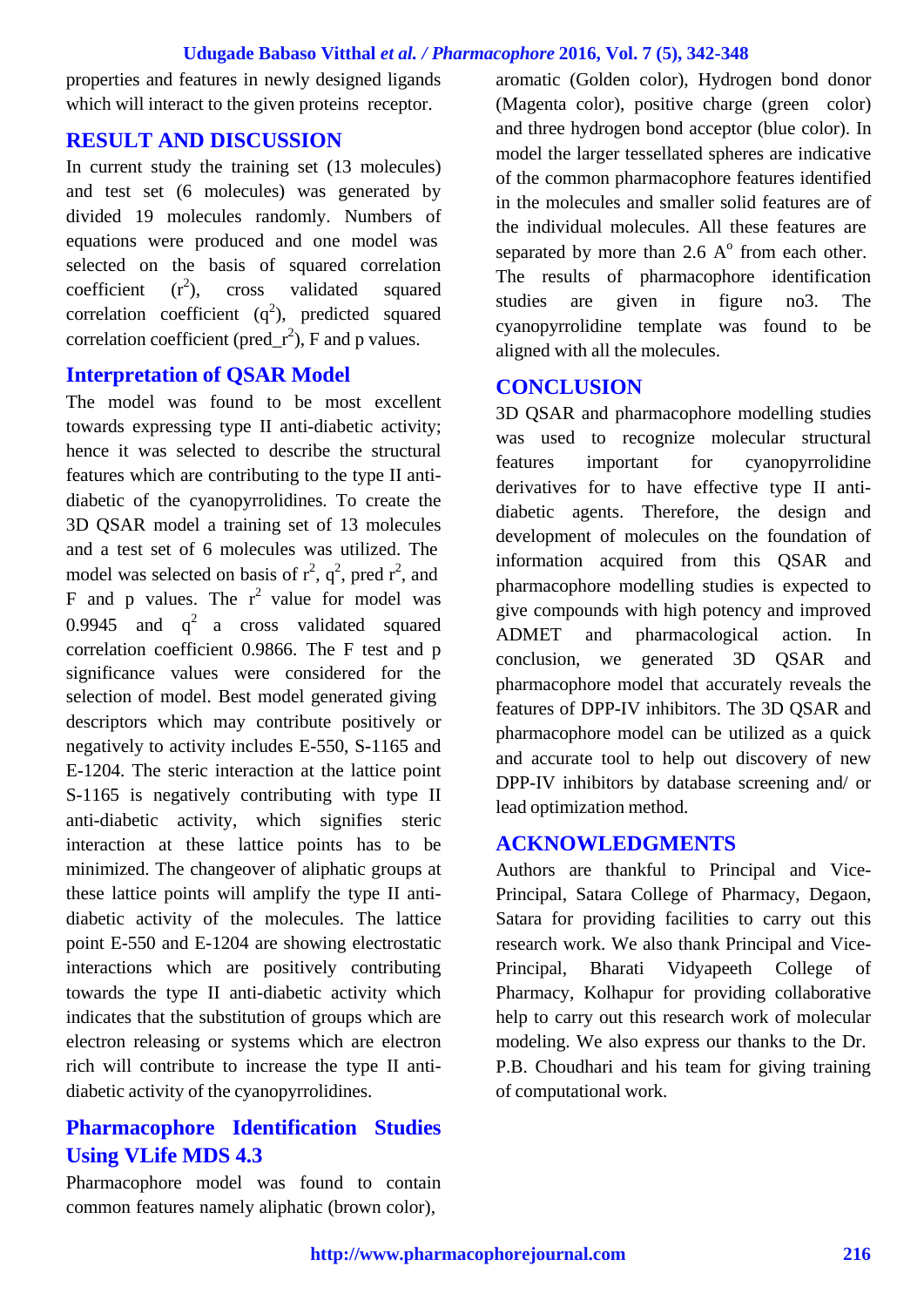

**Figure 1:** Showing general structure of molecules used for QSAR studies

| Compound        | $R_1$         | R <sub>2</sub>  | DPP-IV $IC_{50}$ (nM) |
|-----------------|---------------|-----------------|-----------------------|
| 8a              | H             | H               | 99                    |
| 8b              | $6,7-(OME)_2$ | H               | 63                    |
| 8c              | $6,7-(OME)_2$ | $-CH2)2OH$      | 45                    |
| 8d              | $6,7-(OME)_2$ | Isopropyl       | 47                    |
| 8e              | $6,7-(OME)_2$ | Benzyl          | 97                    |
| 8f              | $6,7-(OME)_2$ | tert-Butyl      | 73                    |
| 8g              | 6-OMe         | tert-Butyl      | 72                    |
| 8h              | 7-OMe         | tert-Butyl      | 195                   |
| 9a              | H             | $-CH(4-FC6H5)2$ | 227                   |
| 9 <sub>b</sub>  | H             | Nicotinonitrile | 87                    |
| 9c              | H             | Benzoyl         | 123                   |
| 10a             | $H_{\rm}$     | H               | 238                   |
| 10 <sub>b</sub> | H             | Benzyl          | 252                   |
| 10c             | H             | Ethyl           | 140                   |
| 10d             | H             | Isopropyl       | 212                   |
| 10e             | H             | tert-Butyl      | 251                   |
| 11a             | 3,4-OMe       | $H_{\rm}$       | 116                   |
| 11 <sub>b</sub> | H             | CH2OMe          | 182                   |
| 11c             | H             | Isopropyl       | 305                   |

## **Table 1:** Presenting the molecules used in QSAR study

**Table 2:** Derivatives under study with observed and predicted activity

| Sr. No.        | Compound code | <b>Observed activity</b> | <b>Predicted activity</b> |
|----------------|---------------|--------------------------|---------------------------|
|                |               |                          |                           |
|                | 8a            | 2.00                     | 0.89                      |
| $\overline{2}$ | 8b            | 1.80                     | 1.20                      |
| 3              | 8c            | 1.65                     | 1.86                      |
|                | 8d            | 1.67                     | 0.69                      |
| 5              | 8e            | 1.99                     | 1.02                      |
| 6              | 8f            | 1.86                     | 1.66                      |
|                | 8g            | 1.86                     | 161                       |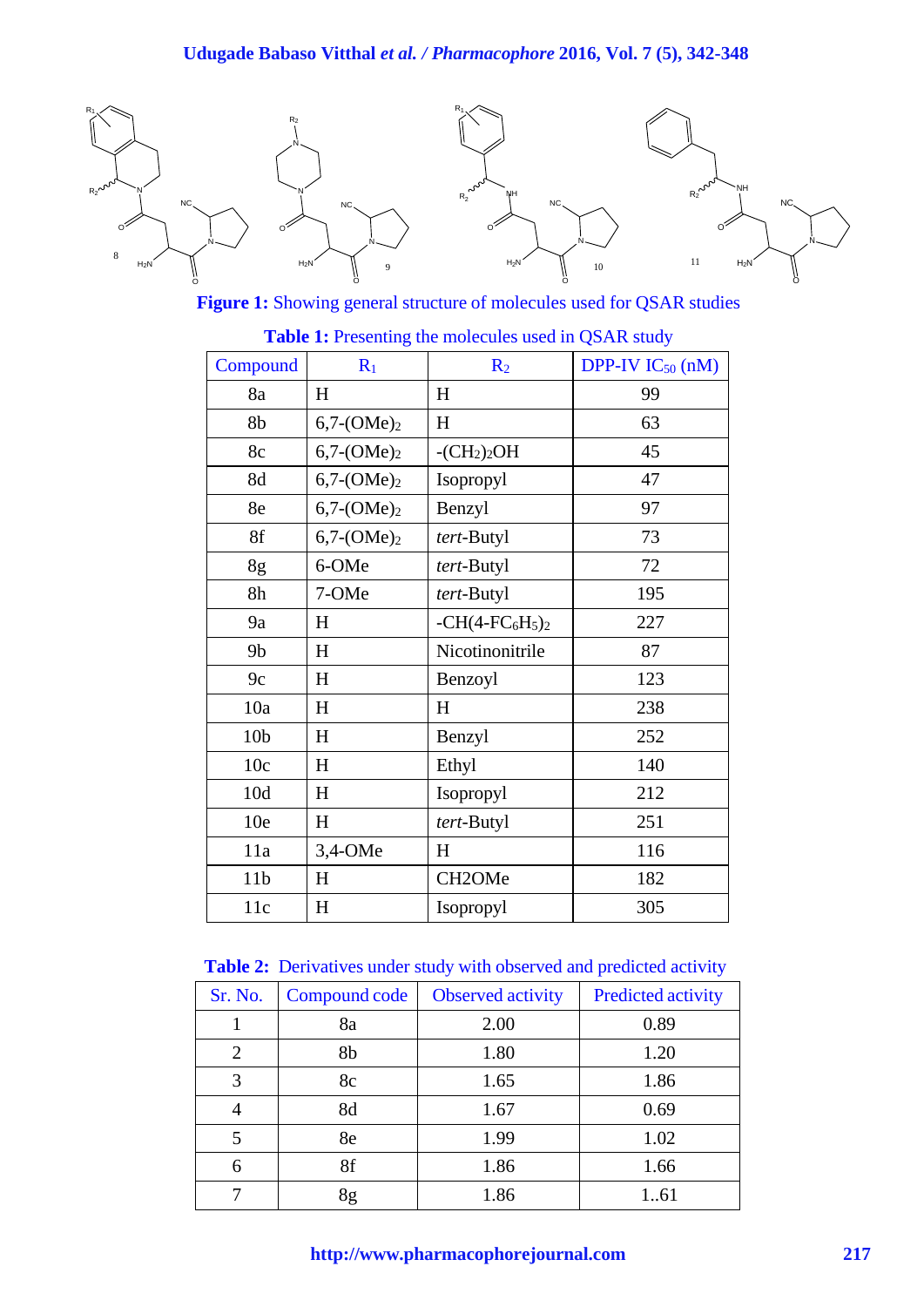| $\alpha$ uigaut Davaso Vittnai et al. / 1 harmatophore 2010, Vol. / (9), 942-940 |                 |      |      |  |  |
|----------------------------------------------------------------------------------|-----------------|------|------|--|--|
| 8                                                                                | 8h              | 2.29 | 0.59 |  |  |
| 9                                                                                | 9a              | 2.36 | 0.25 |  |  |
| 10                                                                               | 9 <sub>b</sub>  | 1.94 | 1.59 |  |  |
| 11                                                                               | 9c              | 2.09 | 2.00 |  |  |
| 12                                                                               | 10a             | 2.38 | 1.87 |  |  |
| 13                                                                               | 10 <sub>b</sub> | 2.40 | 1.90 |  |  |
| 14                                                                               | 10c             | 2.15 | 1.57 |  |  |
| 15                                                                               | 10d             | 2.33 | 0.23 |  |  |
| 16                                                                               | 10 <sub>e</sub> | 2.40 | 1.25 |  |  |
| 17                                                                               | 11a             | 2.06 | 2.09 |  |  |
| 18                                                                               | 11 <sub>b</sub> | 2.26 | 1.52 |  |  |
| 19                                                                               | 11c             | 2.48 | 1.76 |  |  |

**Udugade Babaso Vitthal** *et al. / Pharmacophore* **2016, Vol. 7 (5), 342-348**



**Figure 2:** Showing alignment of molecules



**Figure 3:** Field point of selected QSAR model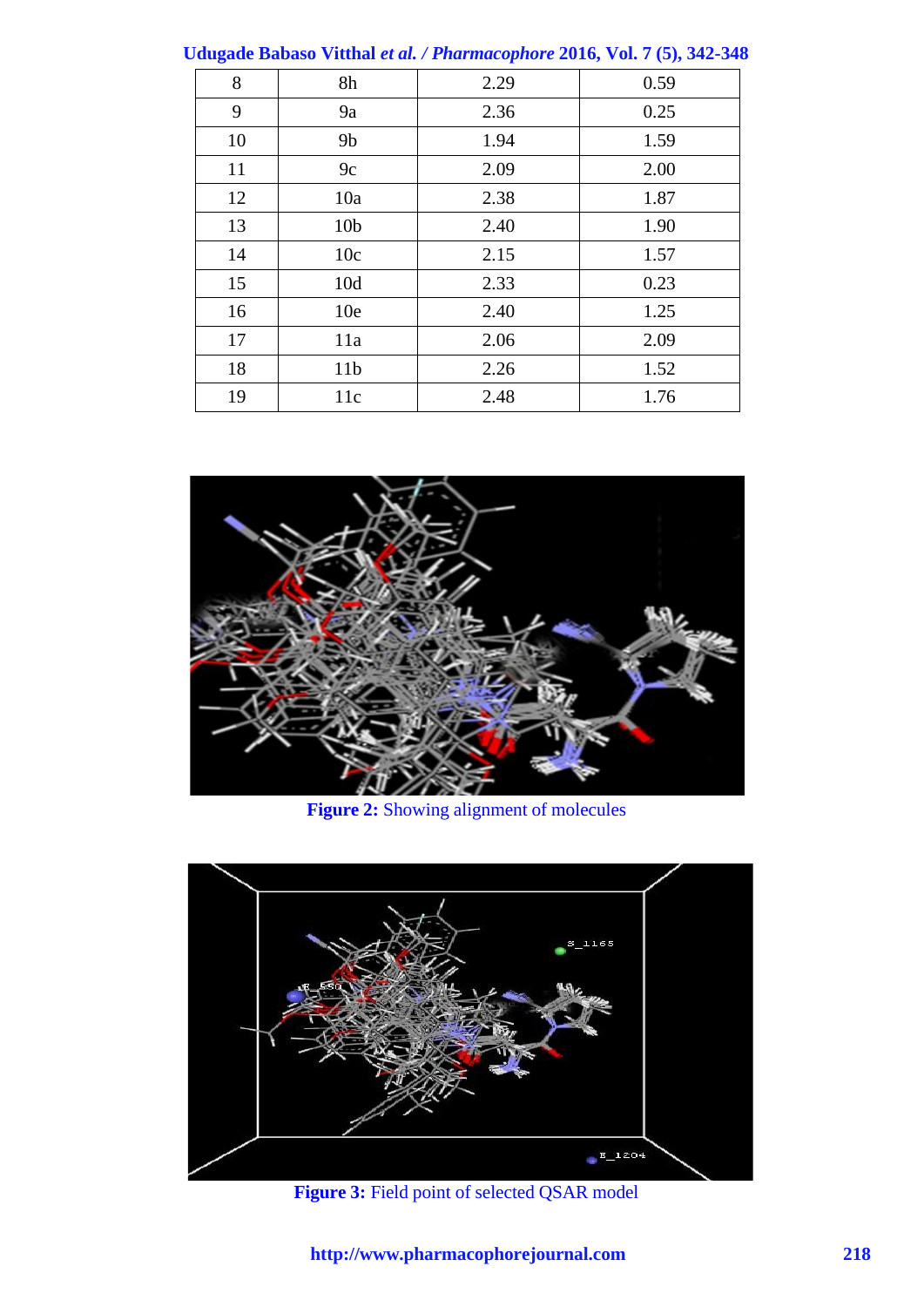

**Figure 4:** Showing selected pharmacophore model

# **REFERENCES**

- 1. Bouguerra, R; Alberti, H; Salem, LB; Rayana, CB; Atti, JE; Gaigi, S and Alberti, KG MM (2007), "The global diabetes pandemic: the Tunisian experience", *European Journal of Clinical Nutrition***,** *61*(2), 160-165.
- 2. Gerich, J and Van, Haeften T (1998), "Insulin resistance versus impaired insulin secretion as the genetic basis for type 2 diabetes", *Current Opinion in Endocrinology, Diabetes and Obesity***,** 5(2), 144.
- 3. Kruszynska, YT and Olefsky, JM (1996), "Cellular and molecular mechanisms of non-insulin dependent diabetes mellitus", *Journal of Investigative Medicine***,** 44(8), 413-428.
- 4. Deacon, CF and Holst, JJ (2006), "Dipeptidyl peptidase IV inhibitors: a promising new therapeutic approach for the management of type 2 diabetes", *The International Journal of Biochemistry & Cell Biology***,** 38(5), 831-844.
- 5. Fadini, GP and Avogaro, A (2011), "Cardiovascular effects of DPP-4 inhibition: beyond GLP-1", *Vascular Pharmacology***,** 55(1), 10-16.
- 6. Grieve, DJ; Cassidy, RS and Green, BD (2009), "Emerging cardiovascular actions

peptide-1: potential therapeutic benefits<br>beyond glycaemic control?", **British** beyond glycaemic *Journal of Pharmacology***,** 157(8), 1340- 1351.

- 7. Lu, IL; Lee, SJ; Tsu, H; Wu, SY; Kao, KH; Chien, CH and Chen, TW (2005), "Glutamic acid analogues as potent dipeptidyl peptidase IV and 8 inhibitors", *Bioorganic & Medicinal Chemistry Letters*, 15(13), 3271-3275.
- 8. (2010), "*VLife MDS: Molecular Design Suite*", VLife Sciences Technologies Pvt. Ltd., Pune, India, [\(www.vlifesciences.com\)](http://www.vlifesciences.com/)
- 9. Bhatia, M; Choudhari, P; Ingale, K and Bhatia, N *et al*. (2010), "Two and threedimensional quantitative structure-activity relationship analysis on a series of anthelmintics", *IJDD*, 1(4), 325-330.
- 10. Bhatia, M; Choudhari, P; Ingale, K; Bhatia, N *et al*. (2010), "Pharmacophore modelling, docking and 3d-qsar study of potential inhibitors of lumazine synthase", *IJDD*, 1(3), 216-220.
- 11. Bhatia, M; Choudhari, P; Ingale, K; Bhatia, N *et al*. (2010), "3D QSAR: exploring influence of parameters of pyrazoline analogues on resistant strains of staphylococcus aureus", *IJDD*, 1(3), 1(1), 41-48.

of the incretin hormone glucagon‐like